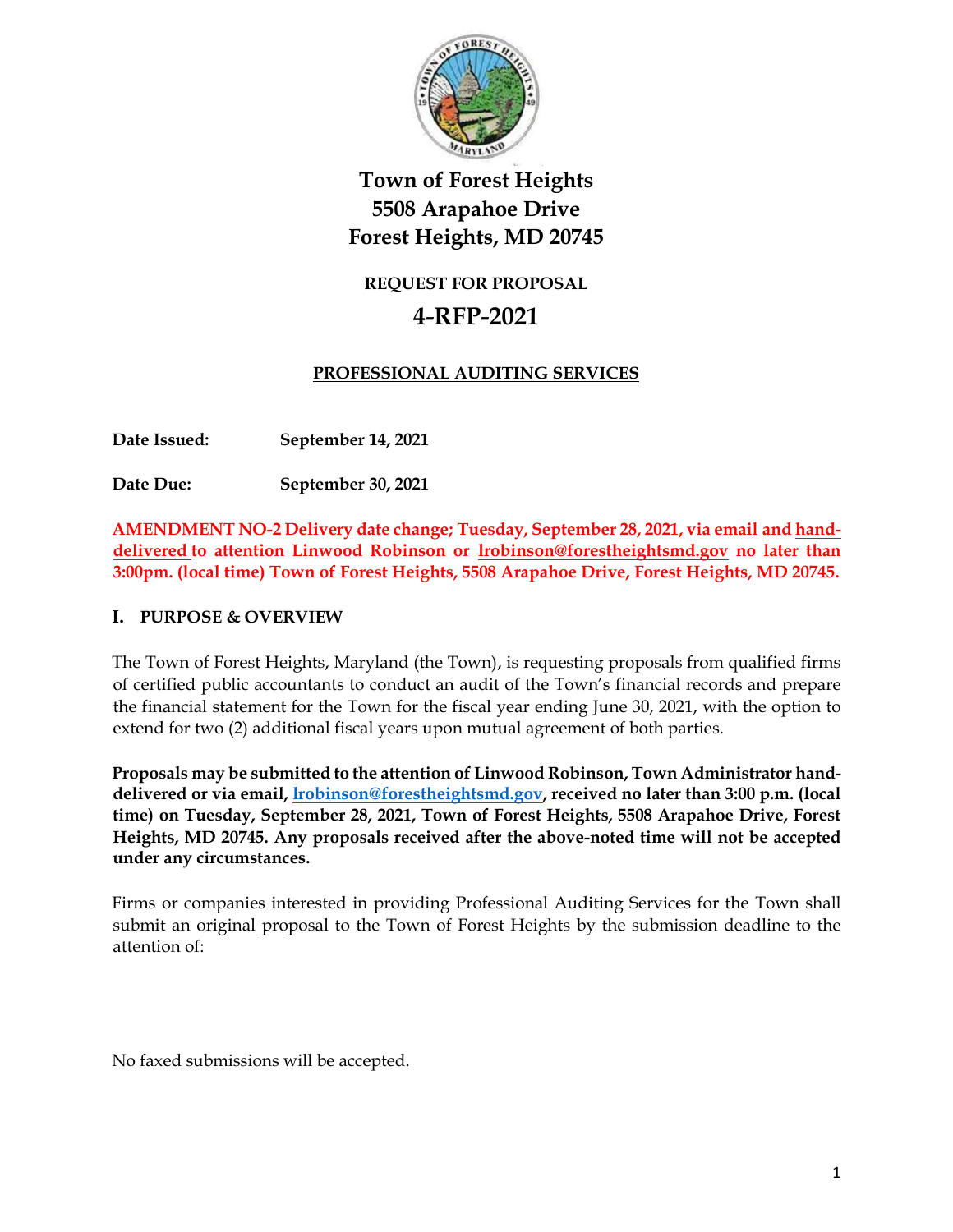

There is no expressed or implied obligation for the Town to reimburse responding firms for any expenses incurred in preparing proposals in response to this request.

### **II. GENERAL INFORMATION**

The Town of Forest Heights is a municipality of the State of Maryland established in 1949, serves an area approximately 1.63 square miles with a population of approximately 2,447 residents. The Town's fiscal year begins on July 1 and ends on June 30.

The Town provides the following services to its citizens:

Police Service Public Works Department Trash Removal - Household, Yard Waste and Bulk (Contractor) Metal Pick-up (Public Works Department) Recycle Collection (Prince George's County) Code Enforcement General Administration and coordination of the above services

The Town had an operating budget of \$7,262,116.25 for FY 2020 – 2021.

The Town is organized into three functional departments:

Administration Public Safety Public Works

The accounting and financial reporting functions of the Town are housed and administered in the Town Hall located at 5508 Arapahoe Drive, Forest Heights, MD 20745.

The Town prepares its budget on a basis consistent with generally accepted accounting principles.

The financial affairs of the Town are managed by the Town Treasurer and the Town Administrator and approved by the Mayor and Town Council.

The Town Treasurer will provide the following schedules: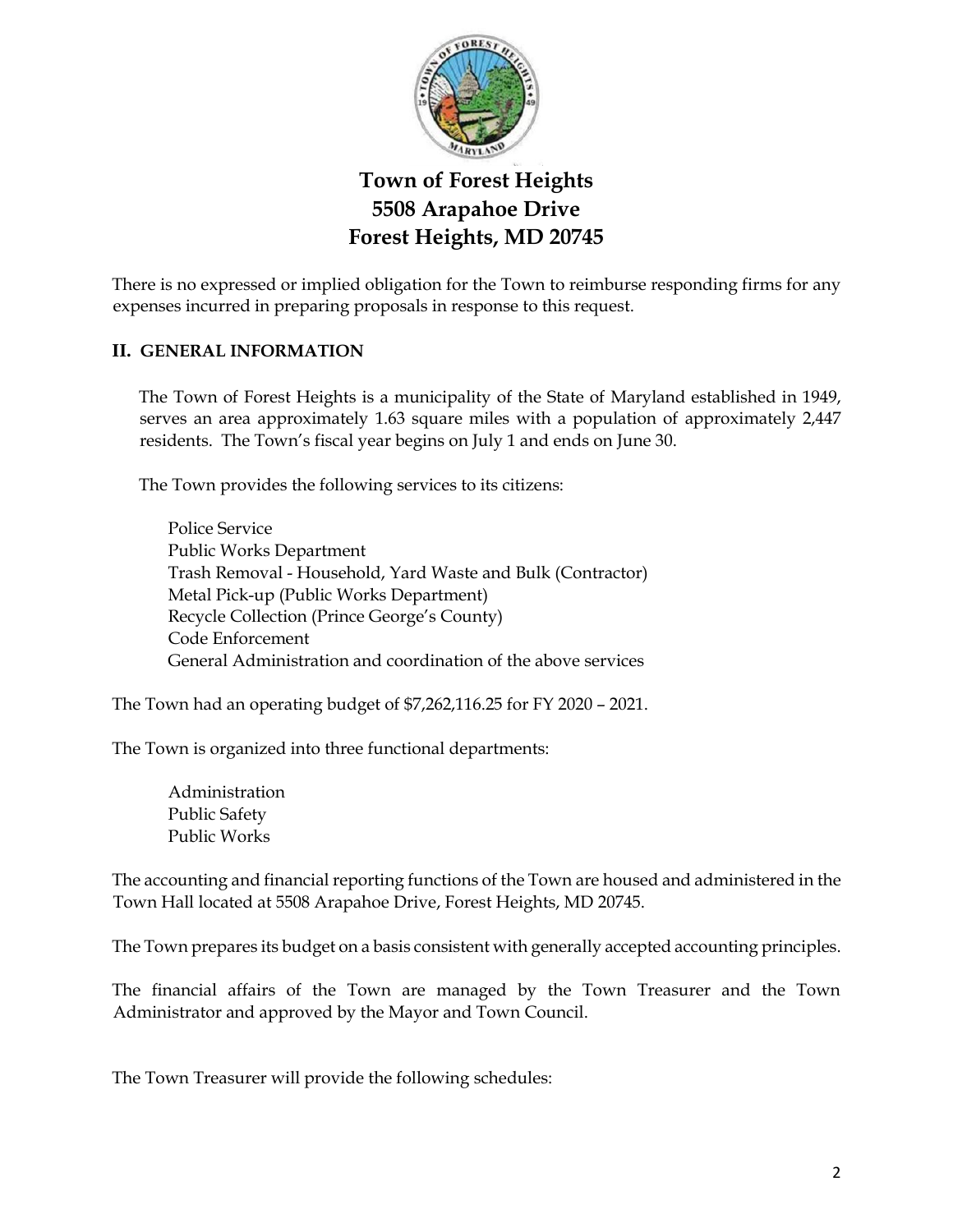

- Trial Balance
- General Ledger
- List of all bank accounts
- Copies of all Bank Reconciliations
- Schedule of receivables
- Schedule of prepaid expenditures
- List of deferred revenues
- Payroll reconciliation
- Listing and detail of all legal fees paid
- Schedule of accrued vacation and sick leave per employee
- List of accounts payable
- Other schedules upon request

The General Fund is the only operating fund of the Town. This fund is used to account for all financial resources. All general tax revenues and other receipts that are not restricted by law or contractual agreement are accounted for in this fund. General operating expenditures, fixed charges, and capital improvement costs are paid from the General Fund.

A copy of the most recent financial statements and budget can be found on the Town's website: www.forestheightsmd.gov.

### **III. SCOPE OF SERVICES**

The selected auditor will prepare and express an opinion on the fair representation of the Town's basic financial statements, as well as the combining and individual fund financial statements and schedules in conformity with generally accepted accounting principles.

### **IV.SPECIFIC REQUIREMENTS**

1. The auditor shall audit and express an opinion on the fair presentation of the basic financial statements of the Town in conformity with general accepted accounting principles (GAAP).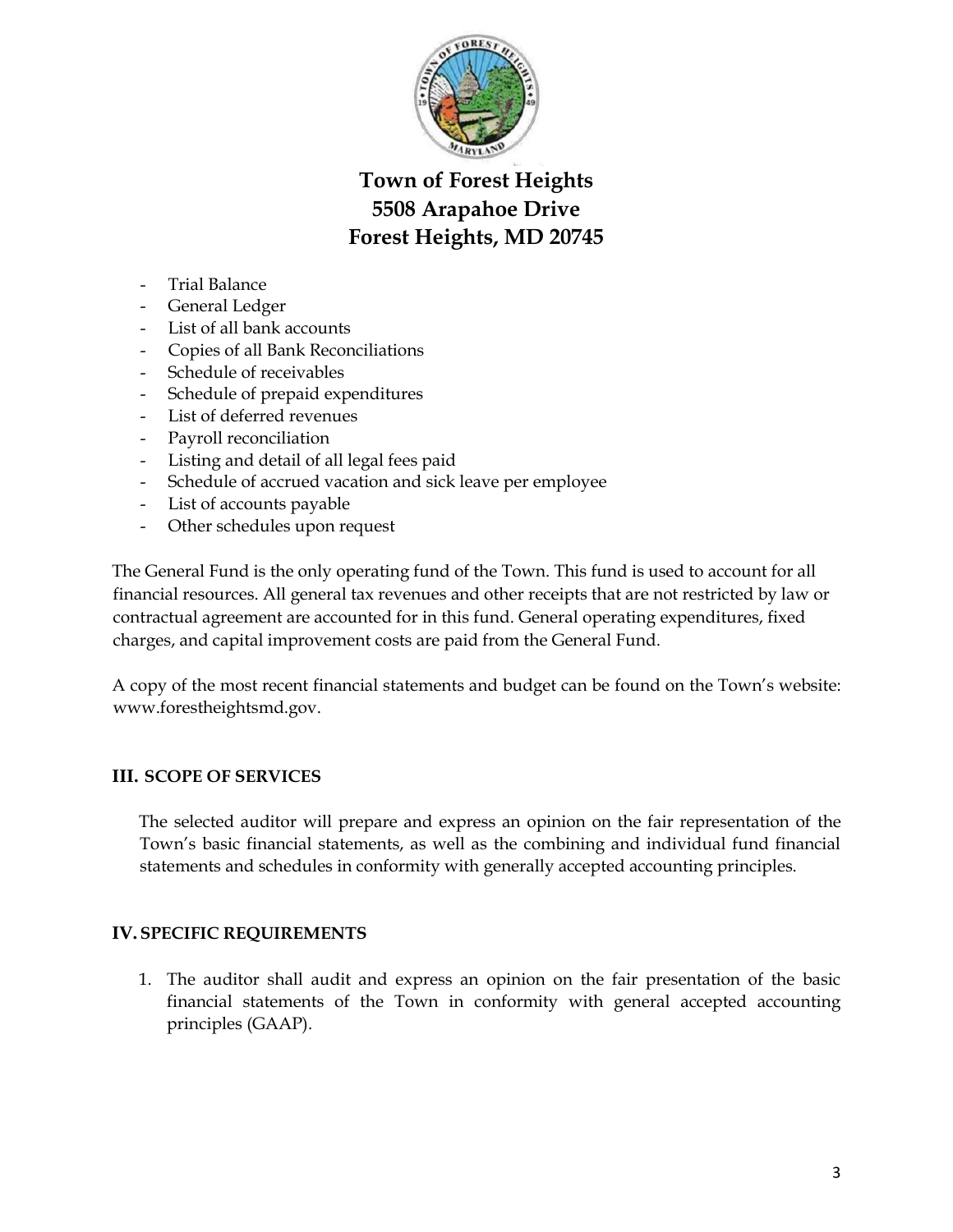

- 2. The auditor shall be responsible for applying certain limited procedures to required management's discussion and analysis and other required supplementary information in accordance with generally accepted auditing standards.
- 3. All working papers and reports must be retained at the auditor's expense for a minimum of five (5) years, unless the firm is notified in writing by the Town of the need to extend the retention period. The auditor will be required to make working papers available upon request.

In addition, the firm shall respond to the reasonable inquiries of successor auditors and allow successor auditors to review working papers relating to matters of continuing accounting significance.

- 4. The auditor shall provide an opinion on other supplementary information for combining and individual non-major governmental funds or other supplementary information in relation to the basic financial statements to be taken as a whole.
- 5. The audit firm may not subcontract work under this agreement without express, written permission of the Town. Any subcontractors selected and approved must comply with the same terms and conditions of this agreement.
- 6. The auditor will complete and sign-off on the Fiscal Year 2021 Financial Statements and the Maryland Uniform Financial Report by October 31, 2021. One unbound printer proof and 10 bound copies of all reports must be rendered to the Town within the scheduled time frame. The auditor will render a management letter to the Town Council which will include any recommendations for improving accounting operations of the Town. This report will also include an opinion on the system of internal control.
- 7. Proposals are to reflect the Auditing Firm preparing the Uniform Financial Report (UFR).
- 8. Presentation of Audited Financial Statements to the Mayor and Council.

Following the completion of the audit of the fiscal year's financial statements, the auditor shall issue:

1. A report on the fair presentation of the financial statements in conformity with generally accepted accounting principles;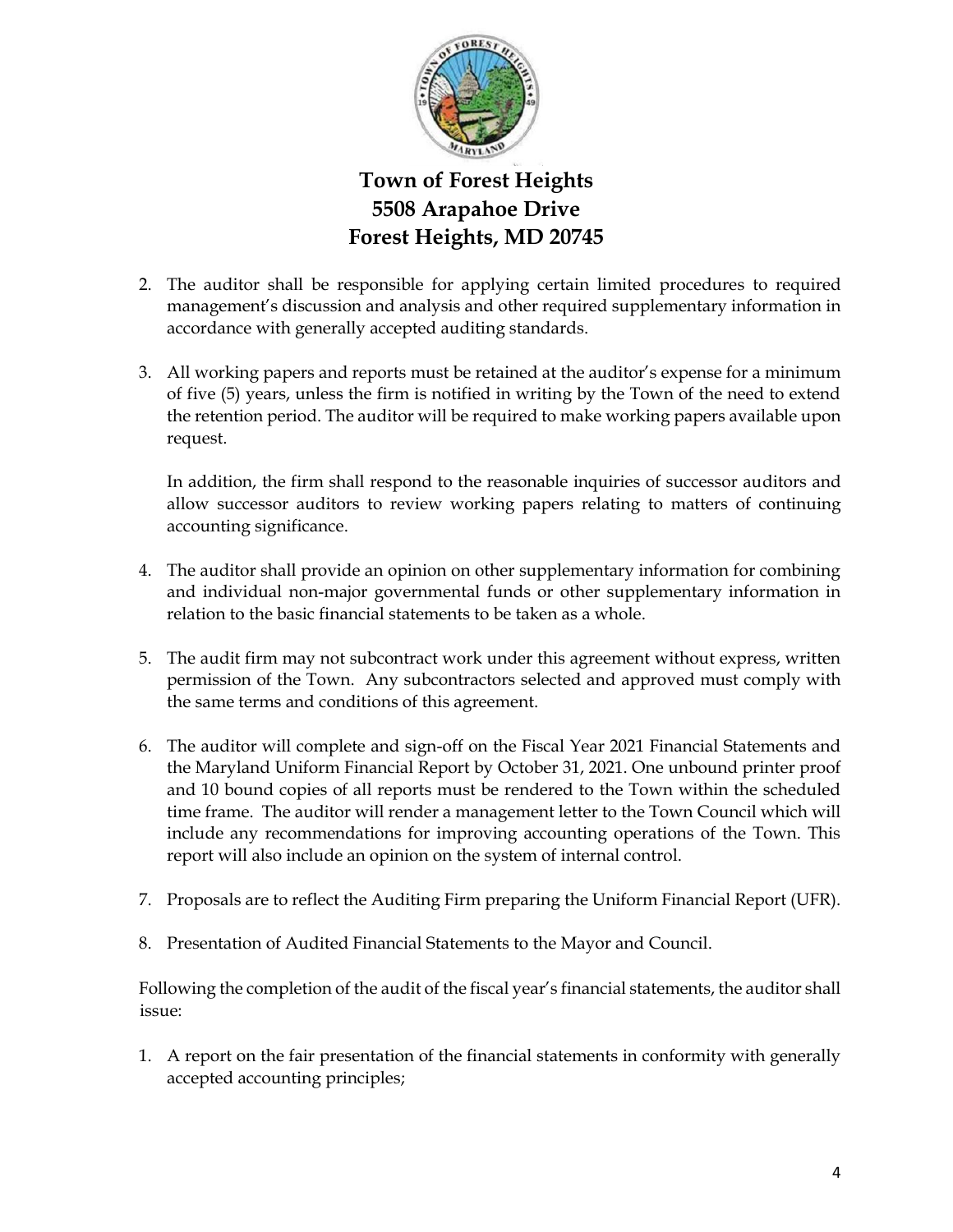

- 2. A report on internal control over financial reporting and compliance based on an audit of the financial statements;
- 3. Any other report which may be required during the contract period based on new accounting pronouncements or procedures.

In the required reports on internal controls, the auditor shall communicate any reportable conditions found during the audit. A reportable condition shall be defined as a significant deficiency in the design or operation of the internal control structure, which could adversely affect the organization's ability to record, process, summarize, and report financial data consistent with the assertions of management in the financial statements. Reportable conditions that are also material weaknesses shall be identifies as such in the report.

Non-reportable conditions discovered by the auditors shall be reported in a separate letter to management, which shall be referred to in the reports on internal controls.

### **V. PROPOSAL SUBMITTAL REQUIREMENTS**

Each prospective audit firm's proposal should consist of two sections, a "Technical Section" and a "Dollar Cost Bid" section, both of which are to be prepared in accordance with the following guidelines. The proposal must be submitted to the Town by 3 P.M. on September 3, 2021. Failure to comply with these requirements will result in a disqualification of the proposal.

## **TECHNICAL SECTION**

The firm is to provide a separate transmittal letter stating the proposer's understanding of the work to be performed, the commitment to perform the work within the time period, a statement why the firm believes itself to be the best qualified to perform the engagement and a statement that the proposal is a firm and irrevocable offer of the engagement period.

The Transmittal Letter shall have an original signature of an authorized official of the firm who has been designated to submit the proposal on behalf of the firm.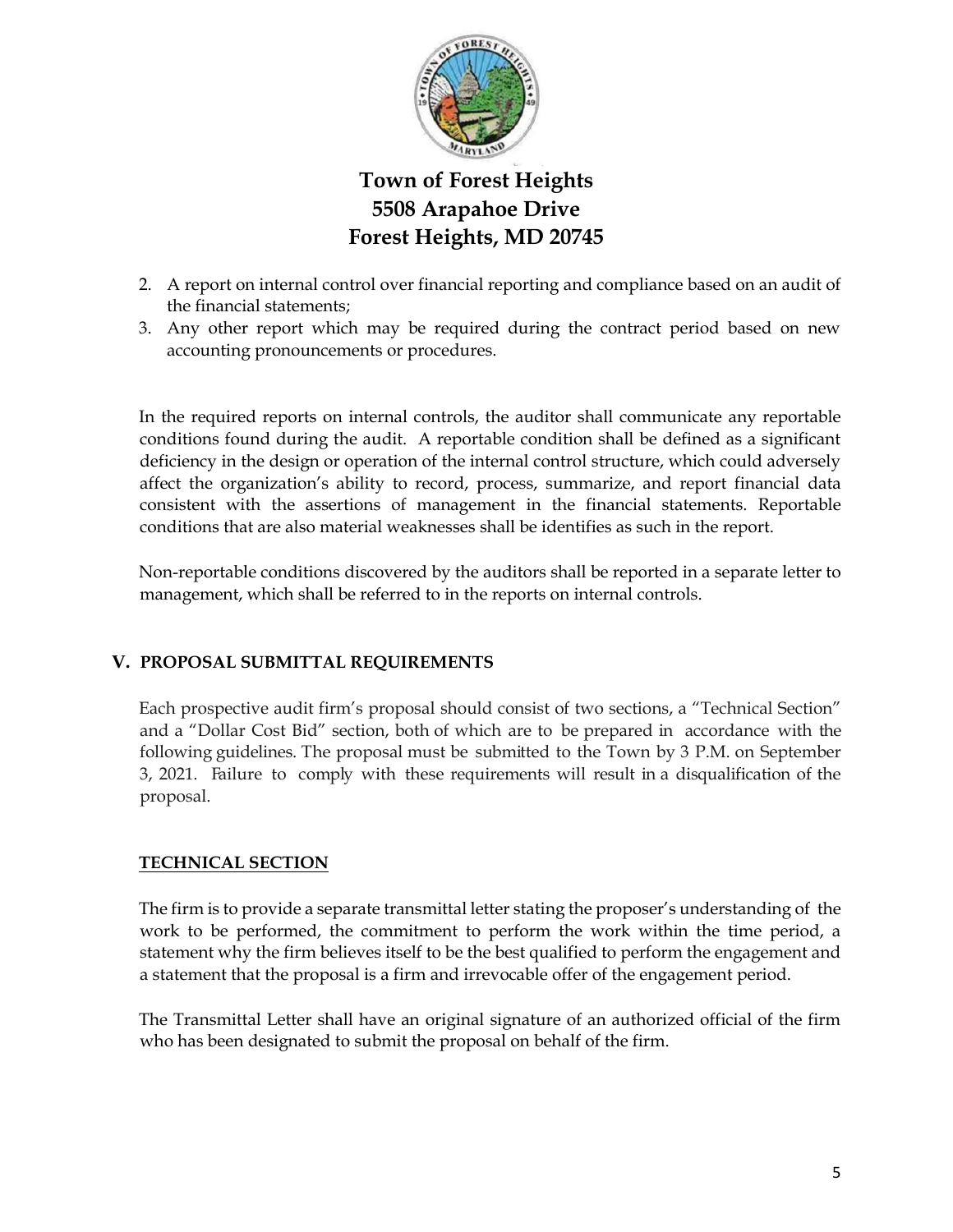

## **In order to evaluate the firm, proposals must include the following elements:**

### **Mandatory Elements:**

Firms meeting the following mandatory criteria will have their proposal evaluated and cored for technical qualifications.

- 1. The firm is independent and licensed to practice in the State of Maryland.
- 2. The firm submits a copy of its most recent external quality control (peer) review report and the firm has a record of quality audit work.
- 3. The firm's policy concerning continuing professional education.
- 4. Affirmative statement the audit firm has at least five years of experience performing governmental audits.
- 5. The firm adheres to the instruction in this request for proposals on preparing and submitting the proposal.

## **Expertise and Experience of the Audit Firm:**

- 1. Provide a description and history of the audit firm. Please include the size of the firm and size of the governmental staff.
- 2. Provide a list of governmental clients for which an audit was performed by your firm in the last three years, designating those which are currently clients. Please include a contact and reference and phone number for each of the audits listed.
- 3. Please include resumes of partner, manager and senior staff who will be assigned to this audit.
- 4. Discuss the firm's process of ensuring that all individuals who will be performing audit work have received adequate continuing professional education within the two preceding years.
- 5. Please include results of the firm's recent peer review and its status under the AICPA peer review program.
- 6. Describe regulatory action taken against the firm by an oversight body, if any, and any disciplinary actions that have been brought against the firm.
- 7. Provide a brief discussion about the firm's expertise and experience, including Single Audits and test of compliance with laws and regulations.
- 8. Give a description of the firm's ability to perform additional services and provide technical support throughout the period of engagement.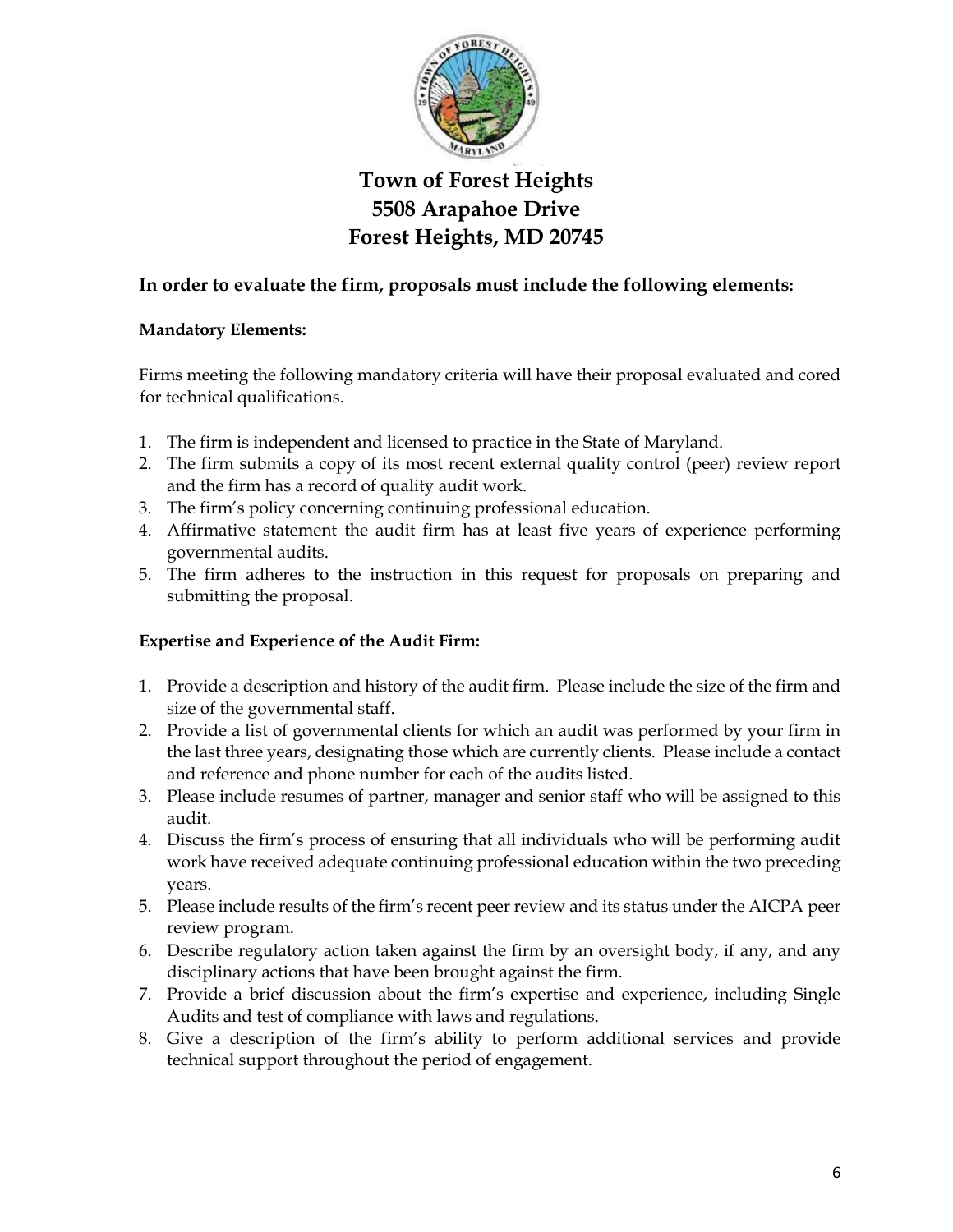

### **Technical Approach:**

- 1. Clearly describe the scope of the required services to be provided including a full discussion of your firm's auditing techniques and procedures to be used for both financial and compliance aspects of the engagement.
- 2. Describe the firm's approach to becoming familiar with the new client's operation.
- 3. Discuss the firm's approach and level of client staff support necessary to complete the work as outlined in the proposal.
- 4. Provide a schedule showing the firm's approach to planning the audit and timing of fieldwork and sampling techniques to be performed.
- 5. Address how key personnel (partner, manager) will be adequately involved and accessible through the performance of the audit.
- 6. Indicate the scope of work, date, engagement partners, total hours, and the name and telephone number of the principal client contact.

### **Contact Information:**

The proposal must clearly identify the firm's contact person concerning the proposal, the firms main and/or local addresses, telephone number, and email address where the contact person can be reached.

### **Schedule for Provision of Work:**

The proposal must indicate the firm's anticipated availability for the project and an estimated performance schedule, if selected. A detailed schedule presentation is an important consideration for the proposal review.

### **PROOF OF PROFESSIONAL LIABILITY INSURANCE**

The successful respondent shall provide at its own cost and expense during the life of the contract, the following insurance coverages to the Town of Forest Heights (30) thirty business days' prior to the commencement of any work. All service providers including any independent contractors and subcontractors utilized must comply with these requirements. All insurance policies shall be issued by companies authorized to do business under the laws of the State of Maryland. The insurance shall be evidenced by certificates and/or policies including premiums as determined by the Town of Forest Heights. It shall be an affirmative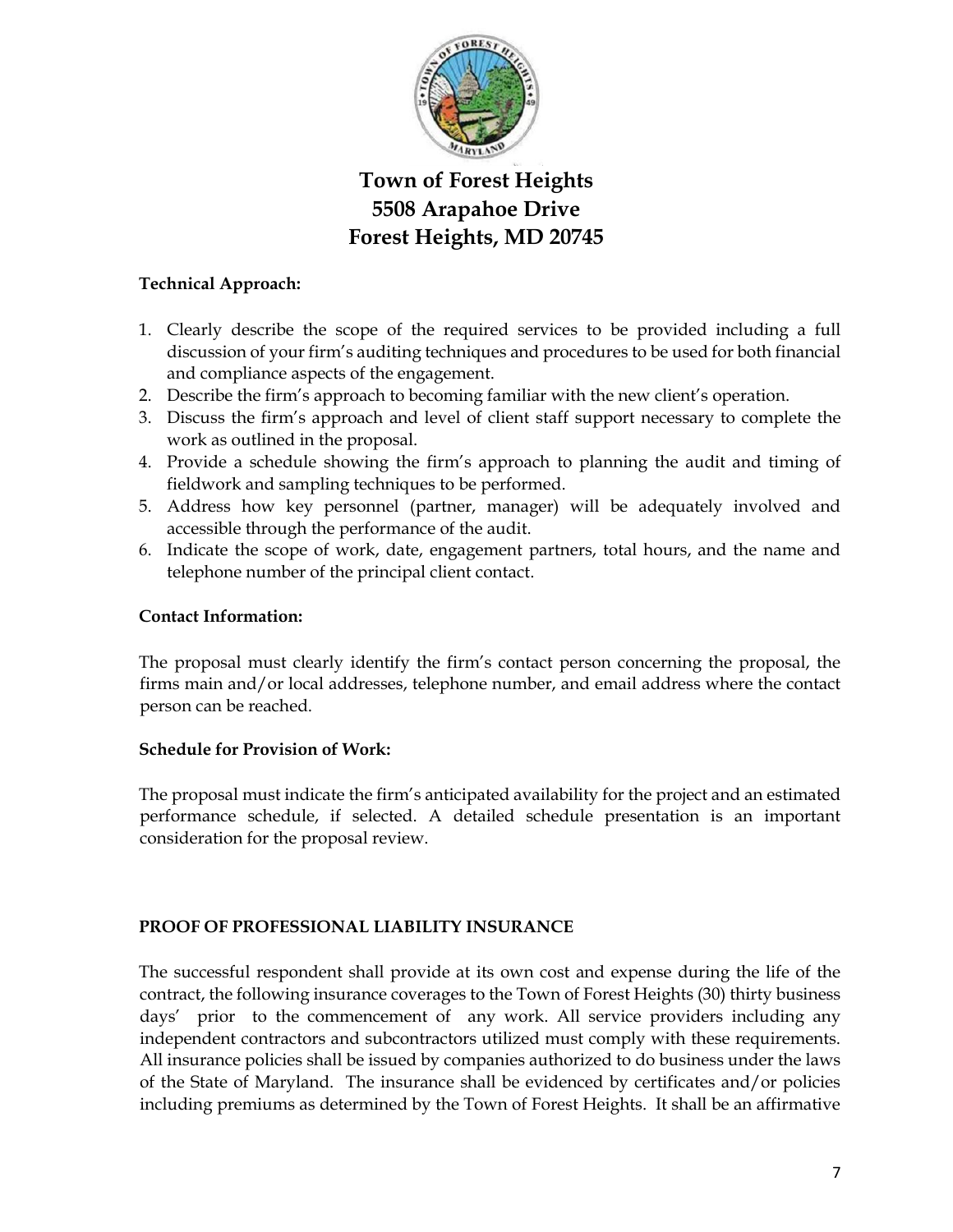

obligation upon the Service Provider to advise the Town Administrator, Linwood Robinson, Town of Forest Heights, 5508 Arapahoe Drive, Forest Heights, MD 20745 within 24 hours or the next business day of cancellation, non-renewal or modification of any stipulated insurance and failure to do so shall be construed to be a breach of this Agreement/contract. The Town of Forest Heights reserves the right to require additional coverages and limits based upon the particular service or change in service provided by the Service Provider.

If the service provider maintains higher limits than the minimums shown below, the Town requires and shall be entitled to coverage for the higher limits maintained by the service provider.

Comprehensive General Liability Insurance coverage with limits of liability not less than \$1,000,000 Each Occurrence/\$2,000,000 Aggregate. The Certificate of Insurance shall indicate an Occurrence Basis. The Town of Forest Heights shall be endorsed as an additional insured under the General Liability coverage. The Service Provider's General Liability coverage shall be primary and non-contributory.

For policies written on a Claims-made basis, service provider shall maintain a retroactive date prior to or equal to the effective date of the contract. In the event the policy is canceled, nonrenewed, switched to an occurrence form or there is a change in retroactive date, or any other event triggering the right to purchase a Supplemental Extended Reporting Period (SERP) during the life of this contract, the service provider shall agree to purchase a SERP with a minimum reporting period of not less than three (3) years. Coverage is to apply on a primary basis.

## **DOLLAR COST BID SECTION**

Total All-Inclusive Maximum Price – The proposal should include all pricing information relative to performing the audit engagement for each of the three years under audit; to include direct and indirect costs and all anticipated out-of-pocket expenses.

Rates by Partner, Specialist, Supervisory and Staff Level Hours Anticipated for each. The cost proposal should include a schedule of professional fees and expenses that support the total all-inclusive maximum price. The cost of special services should be disclosed as a separate component of the total all-inclusive maximum price.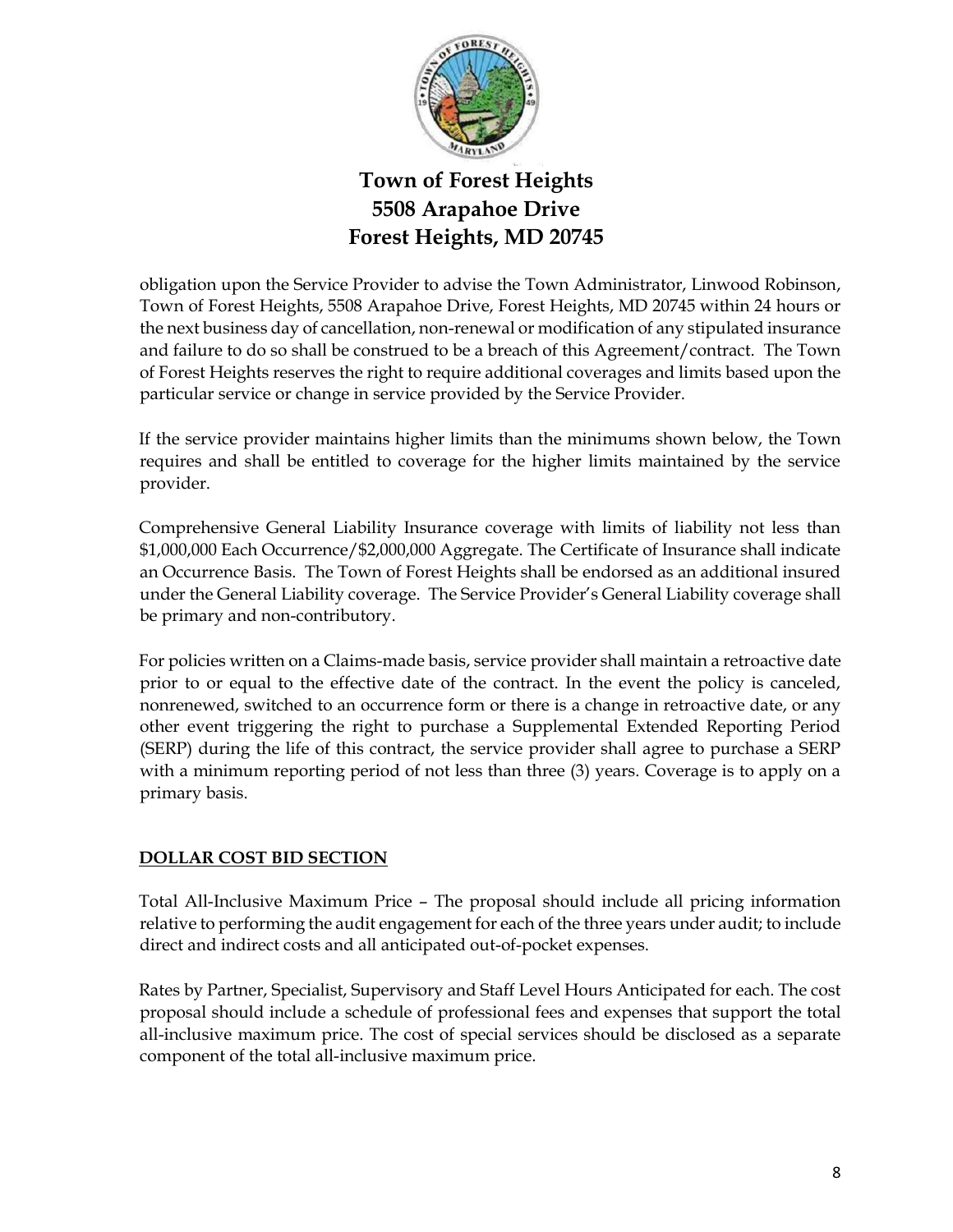

Rates for Additional Professional Services - If it should become necessary for the Town to request the auditor to render additional services to either supplement the services requested in this request for proposals or to perform additional work as a result of the specific recommendations included in any report issued on this engagement then such additional work shall be performed only if set forth in an addendum to the contract between the Town of Forest Heights and the firm. Any such additional work agreed to between the Town and the firm shall be performed at the same rates set forth in the schedule of fees and expenses included in the proposal.

Manner of Payment – Progress payment will be made on the basis of hours of work completed during the course of the engagement and out-of-pocket expenses incurred in accordance with the firm's dollar cost proposal. Interim billings shall cover a period of not less than a calendar month. Payment of the final billing will be made after delivery of the final report.

### **VI. SELECTION CRITERIA**

A Town selection committee will evaluate each respondent's qualifications and will shortlist and recommend to the Mayor and Town Council no fewer than three (3) firms to provide the requested services. The Town Council's selection decision shall be final.

### **Contract Award**

Proposals submitted will be evaluated by a four-member evaluation committee. Firms submitting proposals may be requested to make oral presentations as part of the evaluation process.

All proposals will be subject to a review and evaluation process. It is the intent of the Town that all proposers responding to this RFP, who meet the requirements, will be ranked in accordance with the criteria established in these documents. The Town will consider all responsive and responsible proposals received in its evaluation and award process.

Further, each proposal will be evaluated for full compliance with the RFP instructions to the proposers and the terms and conditions set forth within the RFP document. The Town is not obligated to make an award to the Proposer with the lowest bid or price submitted. Proposals will be evaluated and an award made to that Proposer who is determined to be responsible and responsive to this Request for Proposal and whose proposal is the most advantageous to the Town in terms of price, quality of service, the Proposer's qualifications and capabilities to